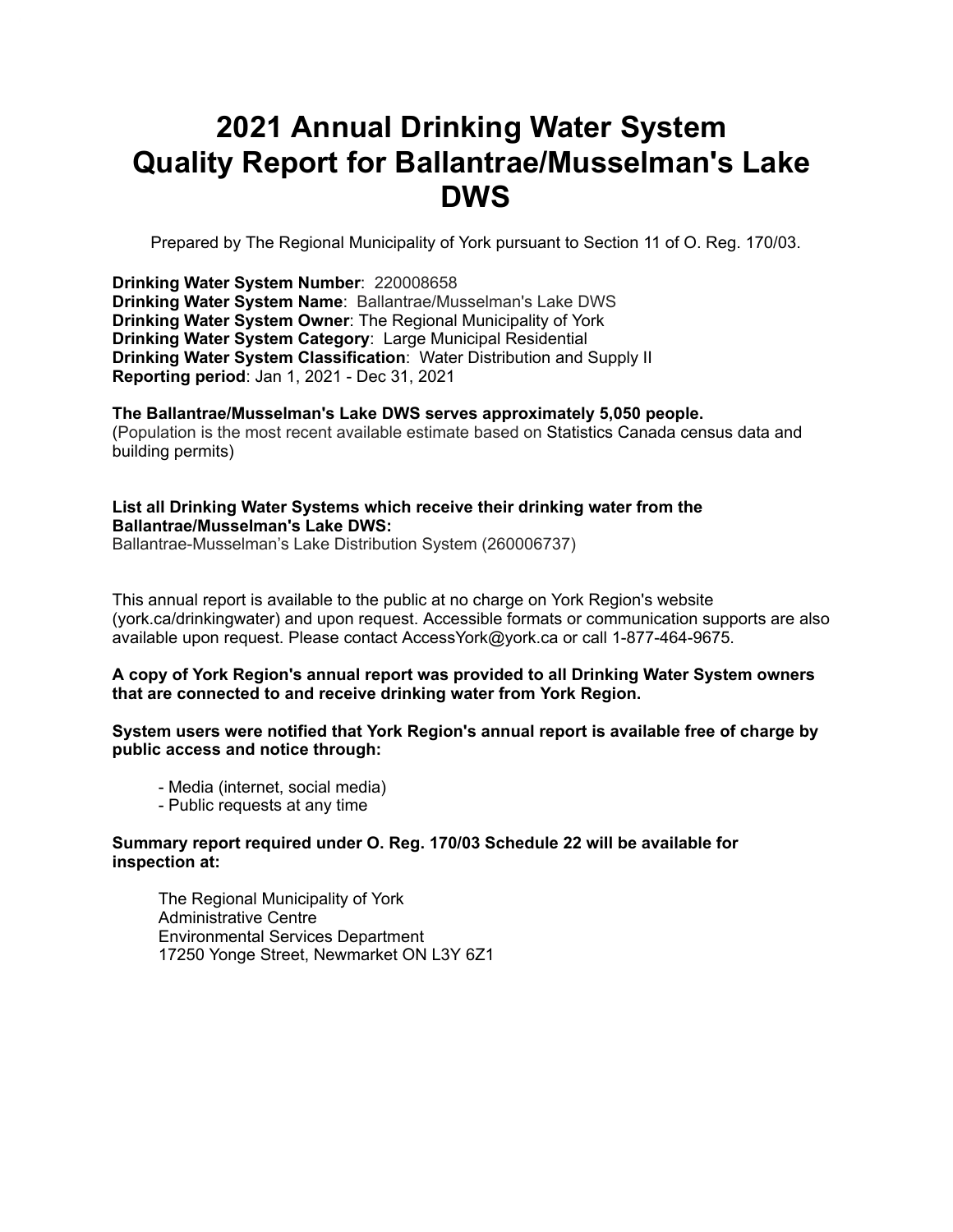### Description of the Ballantrae/Musselman's Lake DWS

#### **Introduction**

The communities of Ballantrae and Musselman's Lake are centered on Aurora Road and Highway 48 in Whitchurch-Stouffville. Local groundwater is naturally high in minerals. York Region operates the water supply, while the Town of Whitchurch-Stouffville maintains water quality and distributes it to users. The Province governs York Region's operations with Acts and Regulations, a Permit to Take Water, a Municipal Drinking Water License and an operating Permit.

#### **Raw water source**

**Groundwater** 

#### **Profile of water in distribution system Groundwater**

#### **Water treatment description**

Ballantrae-Musselman's Lake system includes three wells and one storage facility. Chlorine provides disinfection and maintains a secondary residual. Sodium silicate is added to sequester naturally occurring iron and manganese. The storage facility holds treated water and maintains pressure. Tests confirm good ground water quality. Operators test the water and inspect the process. Online analyzers continuously monitor treatment and water flow. When a significant process or water quality issue is detected, the system automatically pauses operation until an operator takes action.

#### **List of water treatment chemicals used in this system**

Chlorine (Gas, Sodium Hypochlorite); Sodium Silicate

#### **Brief description and breakdown of monetary expenses incurred**

\$804,940 for treatment facility upgrades, elevated tank repairs and upgrades, well rehabilitation and maintenance, general maintenance and repairs.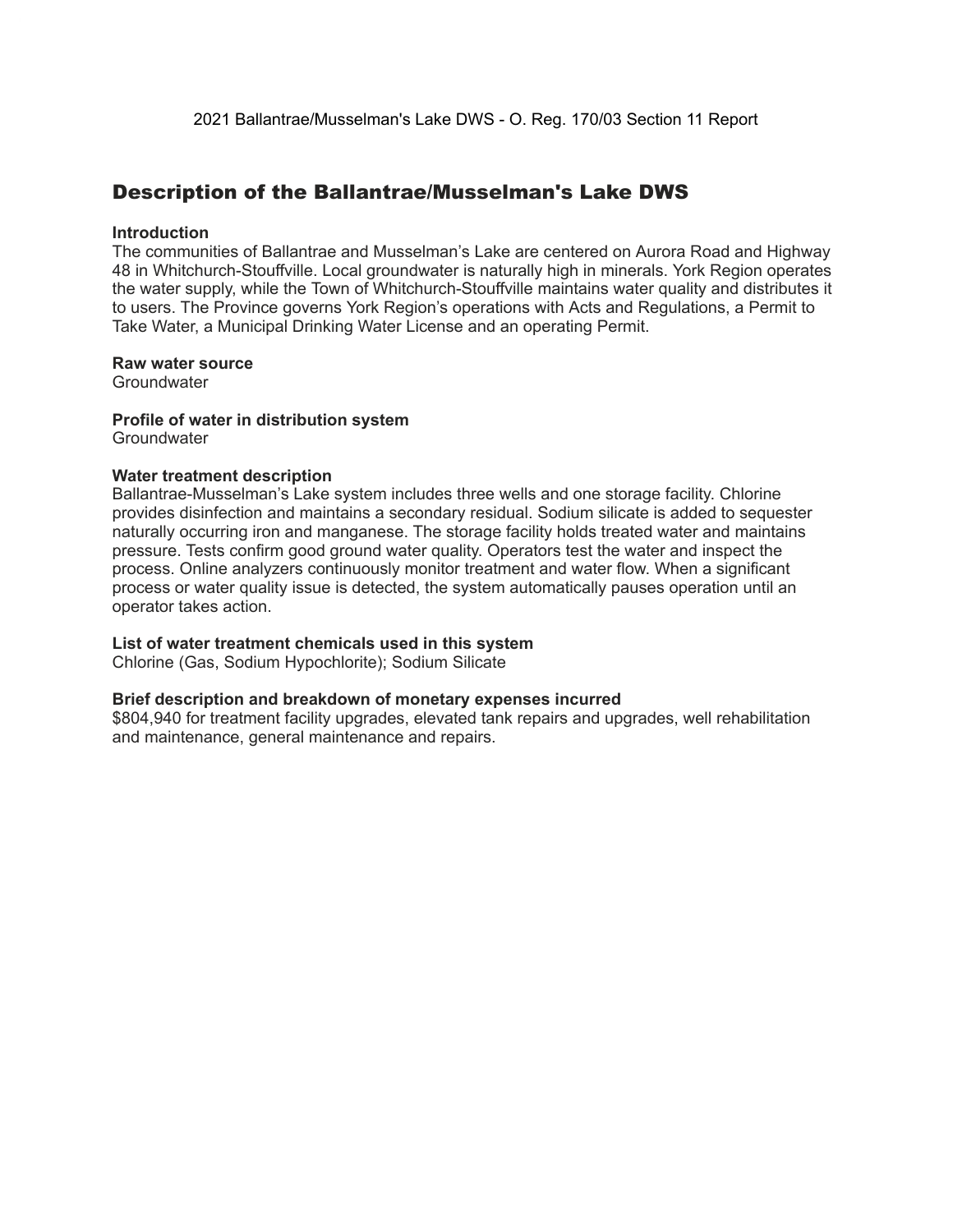2021 Ballantrae/Musselman's Lake DWS - O. Reg. 170/03 Section 11 Report

### **Notices submitted under Section 18(1) of the** *Safe Drinking Water*  *Act* **or Section 16-4 of O. Reg. 170/03 and reported to MECP Spills Action Centre**

 Intentionally blank. No notices were submitted for this report period.Not Applicable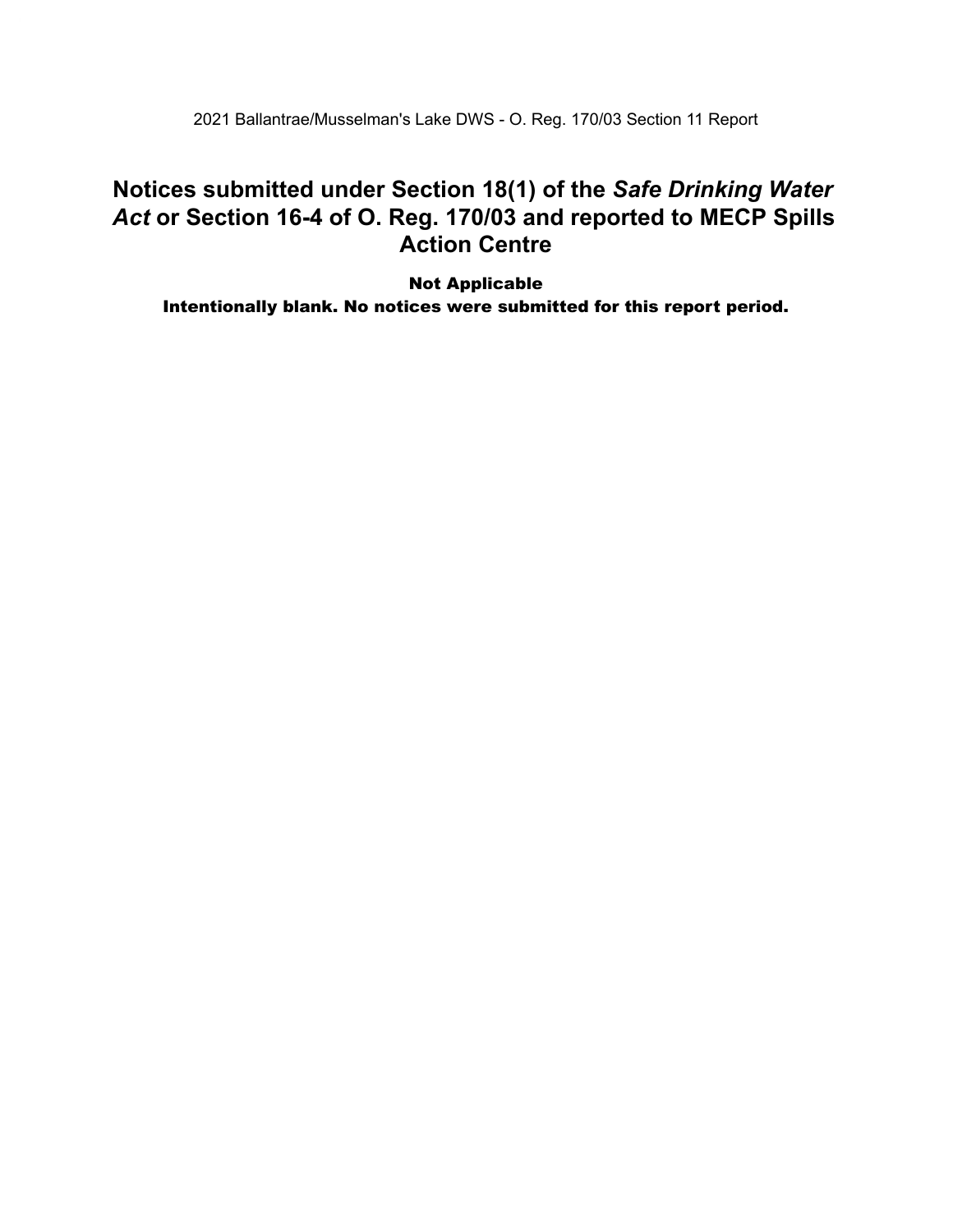2021 Ballantrae/Musselman's Lake DWS - O. Reg. 170/03 Section 11 Report

### Microbiological testing completed under Schedule 10 of O. Reg. 170/03

For additional distribution samples collected under Schedule 10, refer to the local municipality.

| <b>Test Parameter</b>        | <b>Sample Source</b> | <b>Count of Samples</b> | <b>Count of Presence</b> |
|------------------------------|----------------------|-------------------------|--------------------------|
| E. Coli                      | Raw                  | 145                     | 0                        |
|                              | Treated              | 104                     | 0                        |
| Heterotrophic Plate<br>Count | Treated              | 104                     | 16                       |
| <b>Total Coliforms</b>       | Raw                  | 145                     | $\Omega$                 |
|                              | Treated              | 104                     | 0                        |

## Operational testing completed under Schedule 7 of O. Reg. 170/03 during this reporting period

| <b>Test Parameter</b> | <b>Test Unit</b> | No. of<br>Samples <sup>1</sup> | <b>Average</b> | Minimum | <b>Maximum</b> |
|-----------------------|------------------|--------------------------------|----------------|---------|----------------|
| <b>Free Chlorine</b>  | mg/L             | 8,760                          | 1.56           | 0.00    | 3.43           |
| Turbidity (Treated)   | NTU              | 8,760                          | 0.05           | 0.00    | 2.68           |

<sup>1</sup> 8,760 is used as the number of samples for continuous analyzers.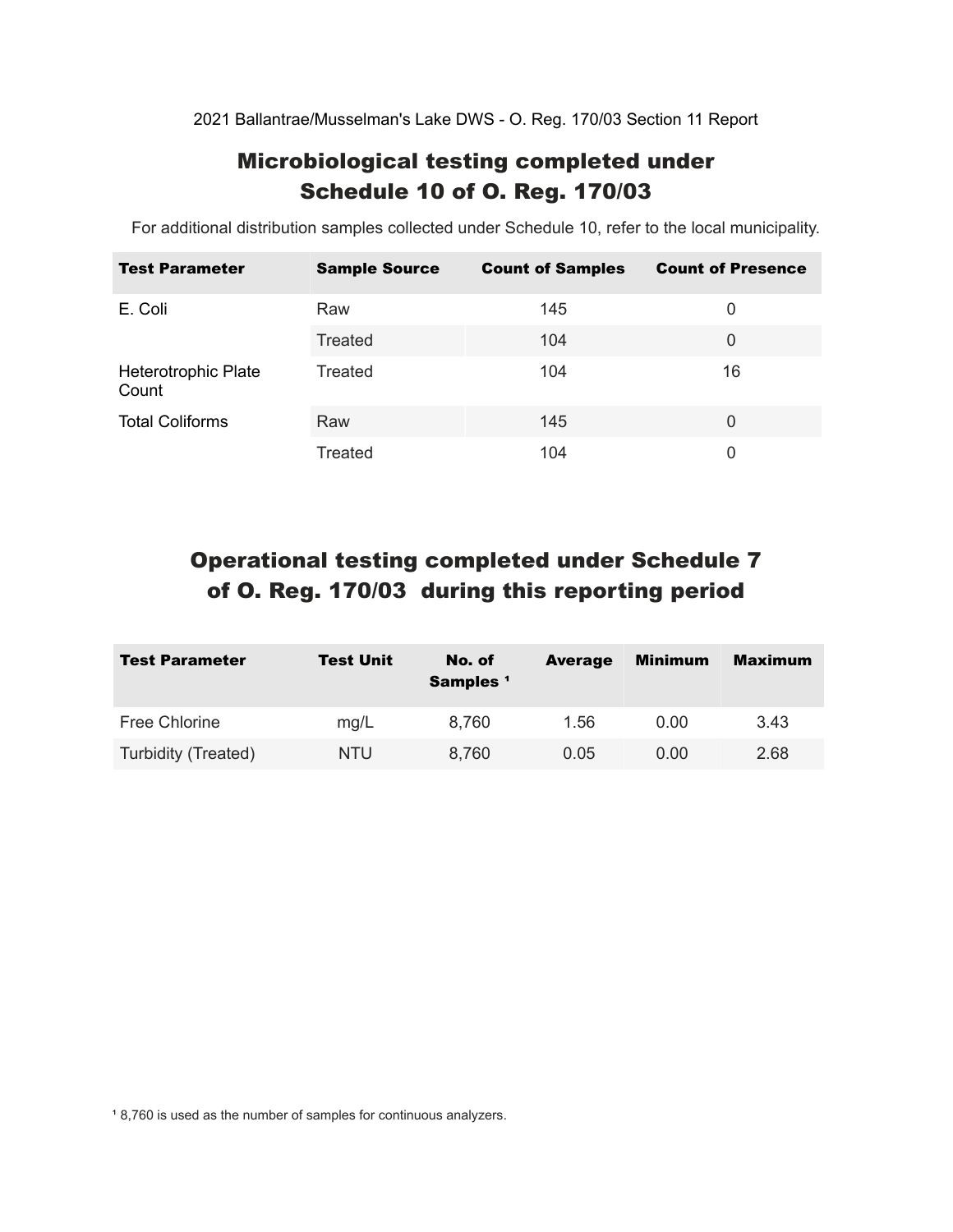## Summary of testing pursuant to Schedule 13 of O. Reg. 170/03 and sampling carried out in accordance with the requirement of an approval, order or other legal instrument

 Values with a less than sign ("<") indicate that the test result is below the method detection limit from the accredited laboratory (i.e. non-detect). Average results include values which were returned as non-detect (i.e. the "<" is omitted) and are rounded to three decimals. For a complete set of results, see the open dataset available at york.ca/drinkingwater.

| Test Parameter <sup>23</sup> | <b>Test Unit</b> | No. of<br>Samples <sup>1</sup> | <b>Average</b> | <b>Minimum</b> | <b>Maximum</b> |
|------------------------------|------------------|--------------------------------|----------------|----------------|----------------|
| Fluoride                     | mg/L             | 12                             | 0.082          | < 0.05         | 0.13           |
| Haloacetic Acids             | ug/L             | $\overline{4}$                 | 15.750         | < 8            | 21             |
| <b>Nitrate</b>               | mg/L             | 12                             | 0.500          | < 0.50         | < 0.50         |
| <b>Nitrite</b>               | mg/L             | 12                             | 0.050          | < 0.05         | < 0.05         |
| Sodium                       | mg/L             | 3                              | 11.550         | 10.20          | 12.80          |
| Trihalomethanes              | ug/L             | 6                              | 22.325         | 5.70           | 28.20          |

 \*Lead testing under Schedule 15.1 is conducted by the local municipality - refer to local municipality reports for results. York Region occasionally collects samples tested for lead for non-regulatory research purposes.

<sup>1</sup>8,760 is used as the number of samples for continuous analyzers.

 $\mathrm{^2}$  The Average for Haloacetic Acids and Trihalomethanes is calculated as the running annual average of quarterly results in accordance with O. Reg 170/03. The Minimum and Maximum values reflect individual test results.

<sup>3</sup> Where sampling for 'N-Nitrosodimethylamine (NDMA)' is required, locations were selected to represent the farthest points in the distribution system. For York DWS and sub-systems, representative sample locations were selected from across the interconnected sub-systems, therefore not all sub-systems were chosen for NDMA sampling.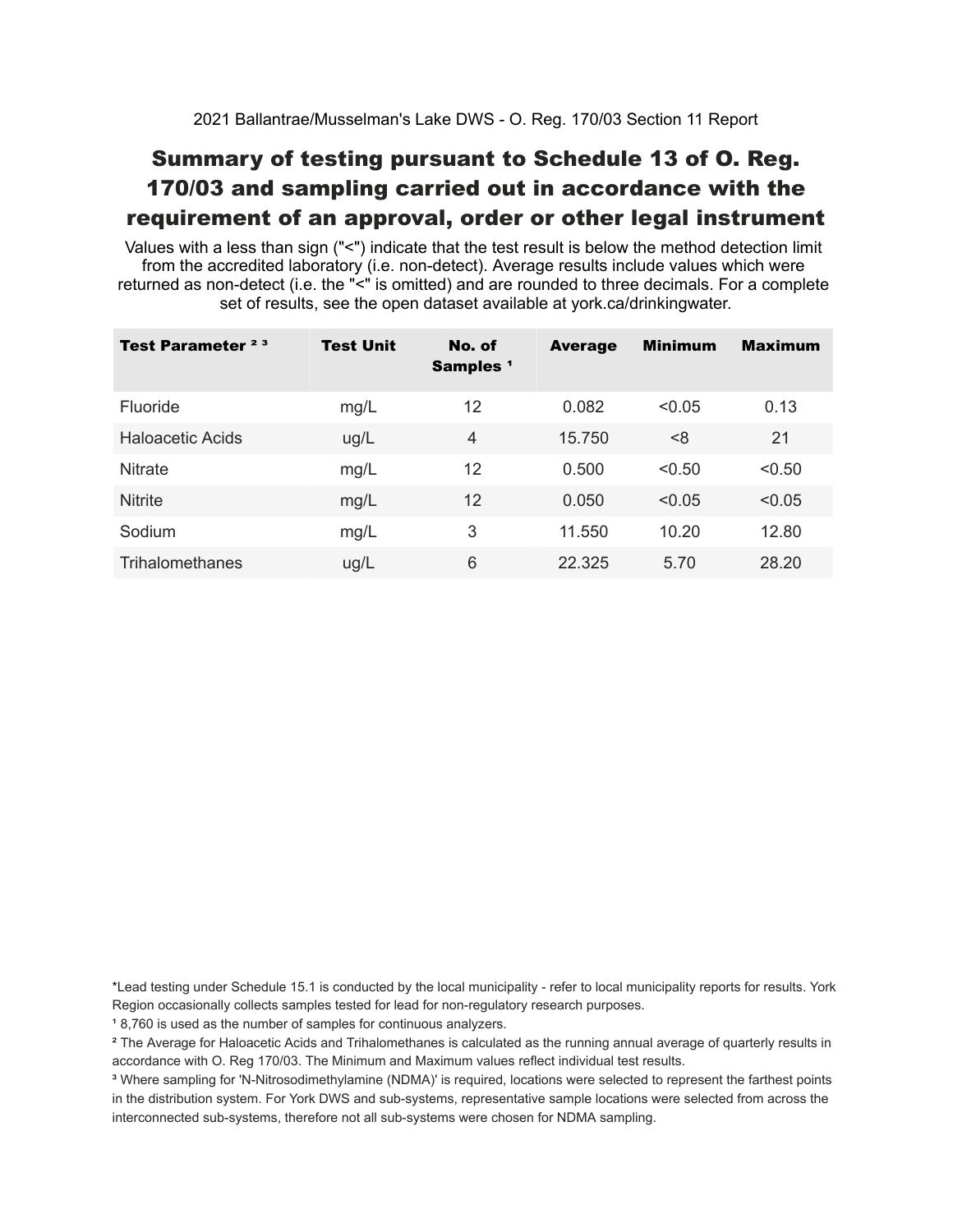### Organic and inorganic parameter(s), from Schedule 23 and 24, that exceeded half the standard prescribed in Schedule 2 of O. Reg. 169/03 Ontario Drinking Water Quality Standards

 Intentionally blank. There were no applicable test results. Not Applicable

### Summary of inorganic parameters tested pursuant to Schedule 23 of O. Reg. 170/03

 Values with a less than sign ("<") indicate that the test result is below the method detection limit from the accredited laboratory (i.e. non-detect). Average results include values which were returned as non-detect and are rounded to four decimals. For a complete set of results, see the open dataset available at york.ca/drinkingwater.

| Test Parameter | <b>Test Unit</b> | No. of<br><b>Samples</b> | <b>Average</b> | <b>Minimum</b> | <b>Maximum</b> | <b>ODWS</b><br>Limit |
|----------------|------------------|--------------------------|----------------|----------------|----------------|----------------------|
| Antimony       | mg/L             | 3                        | 0.0005         | < 0.0005       | < 0.0005       | 0.0060               |
| Arsenic        | mg/L             | 3                        | 0.0006         | < 0.0005       | 0.0007         | 0.01                 |
| <b>Barium</b>  | mg/L             | 3                        | 0.0664         | 0.0502         | 0.0865         | 1                    |
| <b>Boron</b>   | mg/L             | 3                        | 0.0153         | 0.0062         | 0.0229         | 5                    |
| Cadmium        | mg/L             | 3                        | 0.0005         | < 0.0005       | < 0.0005       | 0.0050               |
| Chromium       | mg/L             | 3                        | 0.0005         | < 0.0005       | < 0.0005       | 0.05                 |
| Mercury        | ug/L             | 3                        | 0.0500         | < 0.05         | < 0.05         | 1                    |
| Selenium       | mg/L             | 3                        | 0.0005         | < 0.0005       | < 0.0005       | 0.05                 |
| Uranium        | mg/L             | 3                        | 0.0005         | < 0.0005       | < 0.0005       | 0.02                 |